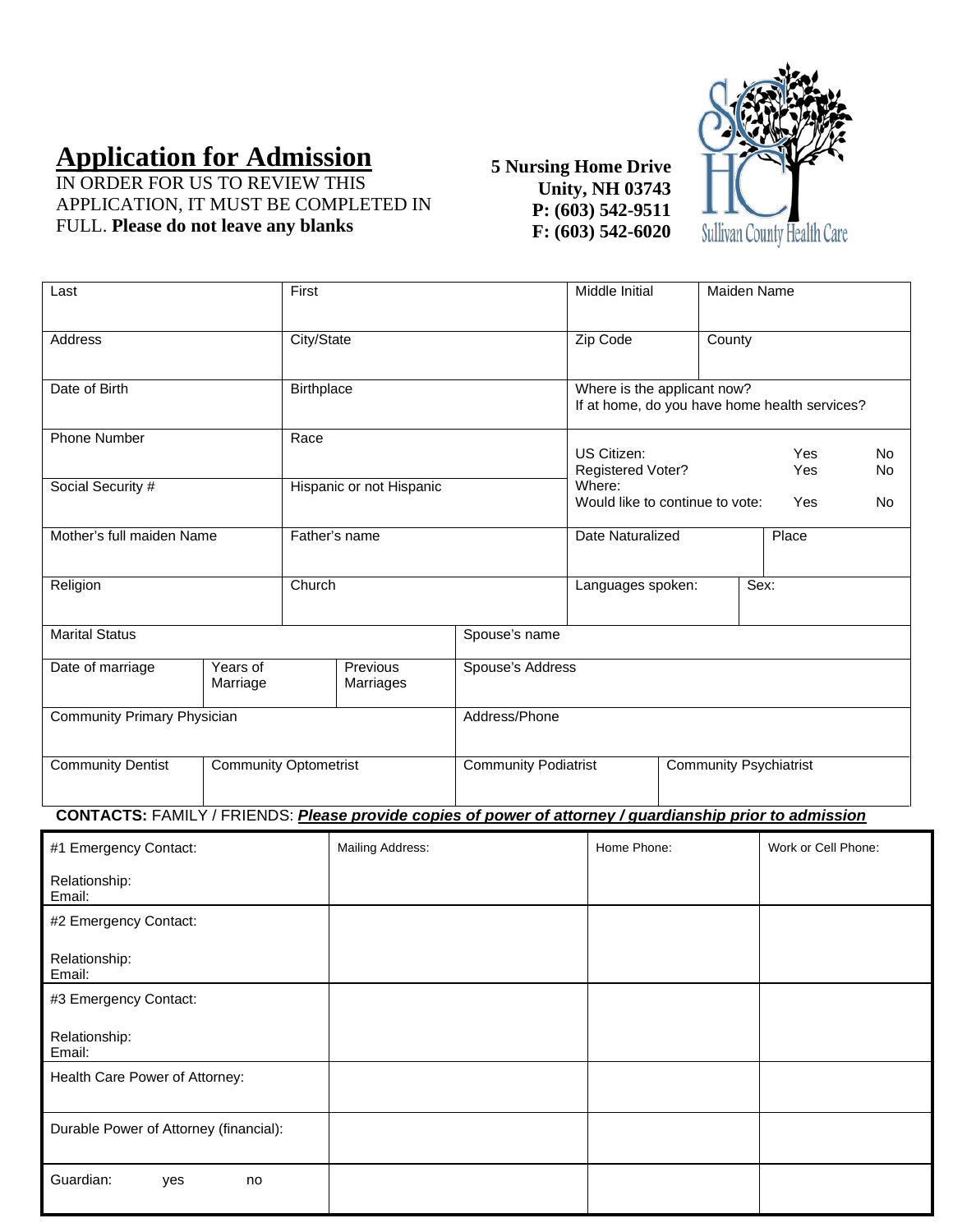#### **ADVANCE DIRECTIVES:**

Check if you have executed these documents:

Please provide copies of your advanced directives prior to admission.

|        | □ Living Will | Do Not Resuscitate | Do not hospitalize |
|--------|---------------|--------------------|--------------------|
| $\Box$ |               |                    |                    |
|        |               |                    |                    |
| $\Box$ |               |                    |                    |
| $\Box$ |               |                    |                    |

| Funeral Home Name/Address/Phone                                                                                                             | <b>Prepaid Burial Contract:</b> |    | Organ Donor     | Y. | N |  |  |
|---------------------------------------------------------------------------------------------------------------------------------------------|---------------------------------|----|-----------------|----|---|--|--|
|                                                                                                                                             | Yes                             | No | Body Donor      | Y  | N |  |  |
|                                                                                                                                             |                                 |    | Autopsy request | Y  | N |  |  |
|                                                                                                                                             | Cemetery:                       |    | Prepaid lot     | Y  | N |  |  |
| Briefly explain why this application is being made. Comment on current illnesses, any hospitalizations, pertinent surgical procedures, etc. |                                 |    |                 |    |   |  |  |
| Applicant's feelings about nursing home placement?                                                                                          |                                 |    |                 |    |   |  |  |

#### Please provide copies of all your insurance cards with this application.

| Medicare #<br>Y<br>N<br>Part A?<br>Effective date:<br>Part B?<br>N<br>Y<br>Effective date: | Have you ever used your Medicare benefit for<br>skilled nursing home (SNF) placement or<br>rehabilitation?<br>Don't know<br>Yes<br>No | NH Medicaid # or date of application           |
|--------------------------------------------------------------------------------------------|---------------------------------------------------------------------------------------------------------------------------------------|------------------------------------------------|
| <b>Health Insurance</b><br>Company/Address                                                 | Long Term Care Insurance Company/Address                                                                                              | Prescription Drug Insurance<br>Company/Address |
| Policy #                                                                                   | Policy #                                                                                                                              | Policy #                                       |
| Group #                                                                                    | Group #                                                                                                                               | Group #                                        |

#### **Medicaid Status: Select One of the Following:**

Application has been submitted

 $\Box$  Application process has been started but not submitted

 $\square$  I would like help or more information regarding an application

 $\Box$  I do not plan to apply for Medicaid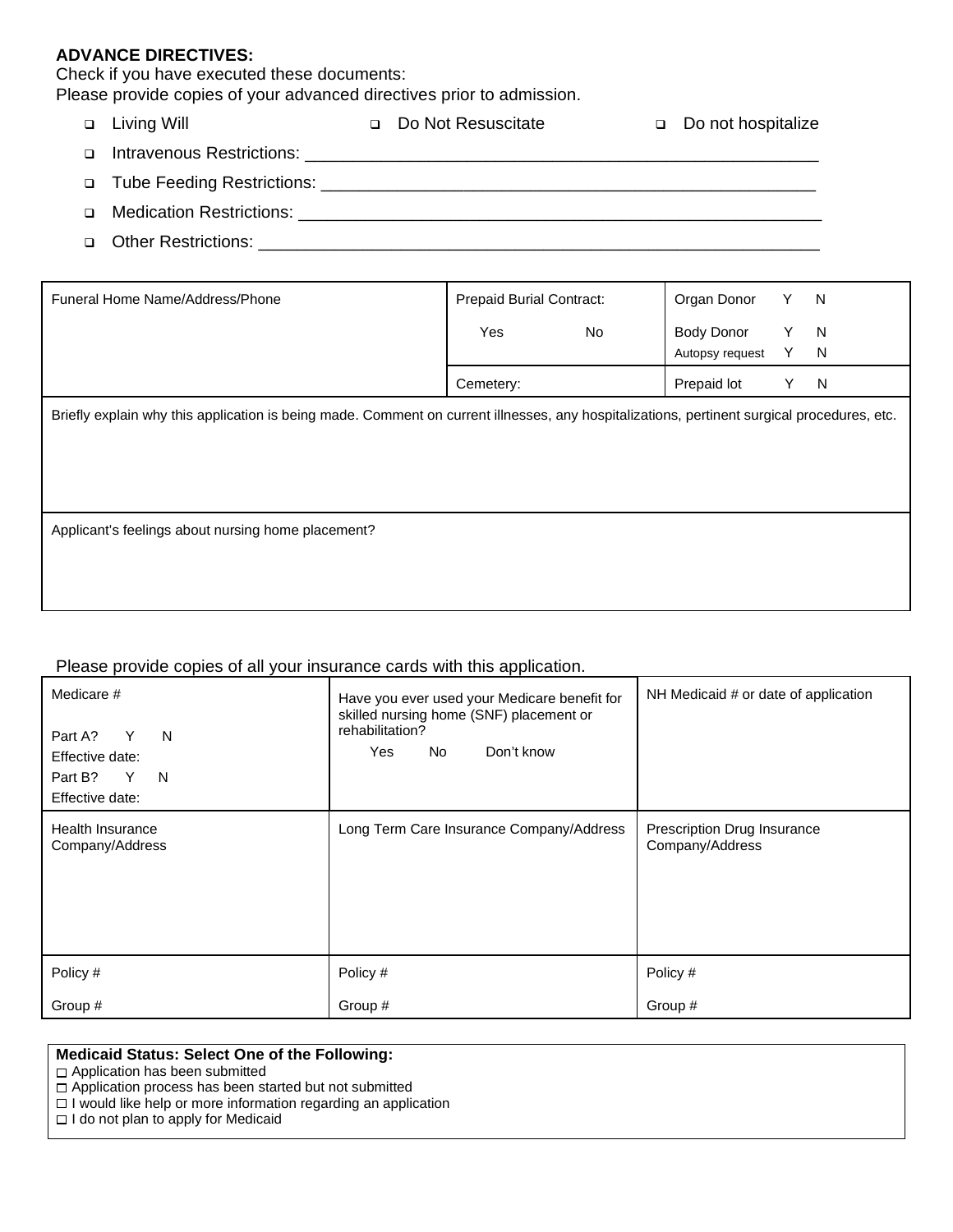## **APPLICANT'S CONFIDENTIAL FINANCIAL INFORMATION**

| List all income                                                                                  |                      |                 |  |  |  |  |
|--------------------------------------------------------------------------------------------------|----------------------|-----------------|--|--|--|--|
| Social Security Amount                                                                           | Pension Amount \$    | Other Income \$ |  |  |  |  |
| \$                                                                                               | From Where:          | From Where:     |  |  |  |  |
| How paid:                                                                                        | How paid:            | How paid:       |  |  |  |  |
| Do you own:<br>$\Box$ a home                                                                     | $\square$ a business | $\Box$ a farm   |  |  |  |  |
| Are any of your assets in a trust? If yes, please list details.                                  |                      |                 |  |  |  |  |
|                                                                                                  |                      |                 |  |  |  |  |
|                                                                                                  |                      |                 |  |  |  |  |
| Do you have a financial manager? If yes, please list Name, address and phone number.             |                      |                 |  |  |  |  |
| Address<br>Name:<br>Phone Number:<br>City, State, Zip Code                                       |                      |                 |  |  |  |  |
| Have you transferred any assets or property in the last five years? If yes, please list details. |                      |                 |  |  |  |  |

| #1 Property type:                                                | #2 Savings Account:                | #3 Checking Account                          |  |  |
|------------------------------------------------------------------|------------------------------------|----------------------------------------------|--|--|
| Location:                                                        | Bank:                              | Bank:                                        |  |  |
|                                                                  | <b>Account Number:</b>             | <b>Account Number:</b>                       |  |  |
| Value:                                                           | Balance:                           | Balance:                                     |  |  |
| Jointly owned?<br><b>No</b><br>Yes                               | Jointly owned?<br><b>No</b><br>Yes | Jointly owned?<br><b>No</b><br>Yes           |  |  |
| #1a Property type:                                               | #2a Savings Account:               | #3a Checking Account                         |  |  |
| Location:                                                        | Bank:                              | Bank:                                        |  |  |
|                                                                  | <b>Account Number:</b>             | <b>Account Number:</b>                       |  |  |
| Value:                                                           | Balance:                           | Balance:                                     |  |  |
| Jointly owned?<br><b>No</b><br>Yes                               | Jointly owned?<br><b>No</b><br>Yes | Jointly owned?<br>Yes<br><b>No</b>           |  |  |
| #4 Other accounts:                                               | #5 Investments (specify):          | #6 Life Insurance Face Value:<br>Cash Value: |  |  |
| Jointly owned?<br>N<br>Yes                                       | Jointly owned?<br><b>No</b><br>Yes | Jointly owned?<br><b>No</b><br>Yes           |  |  |
| #7Other accounts:                                                | #8 Investments (specify):          | #9 Life Insurance Face Value:<br>Cash Value: |  |  |
| Jointly owned?<br>N<br>Yes                                       | Jointly owned?<br>Yes<br><b>No</b> |                                              |  |  |
| Designate who is responsible for bills not covered by insurance: |                                    |                                              |  |  |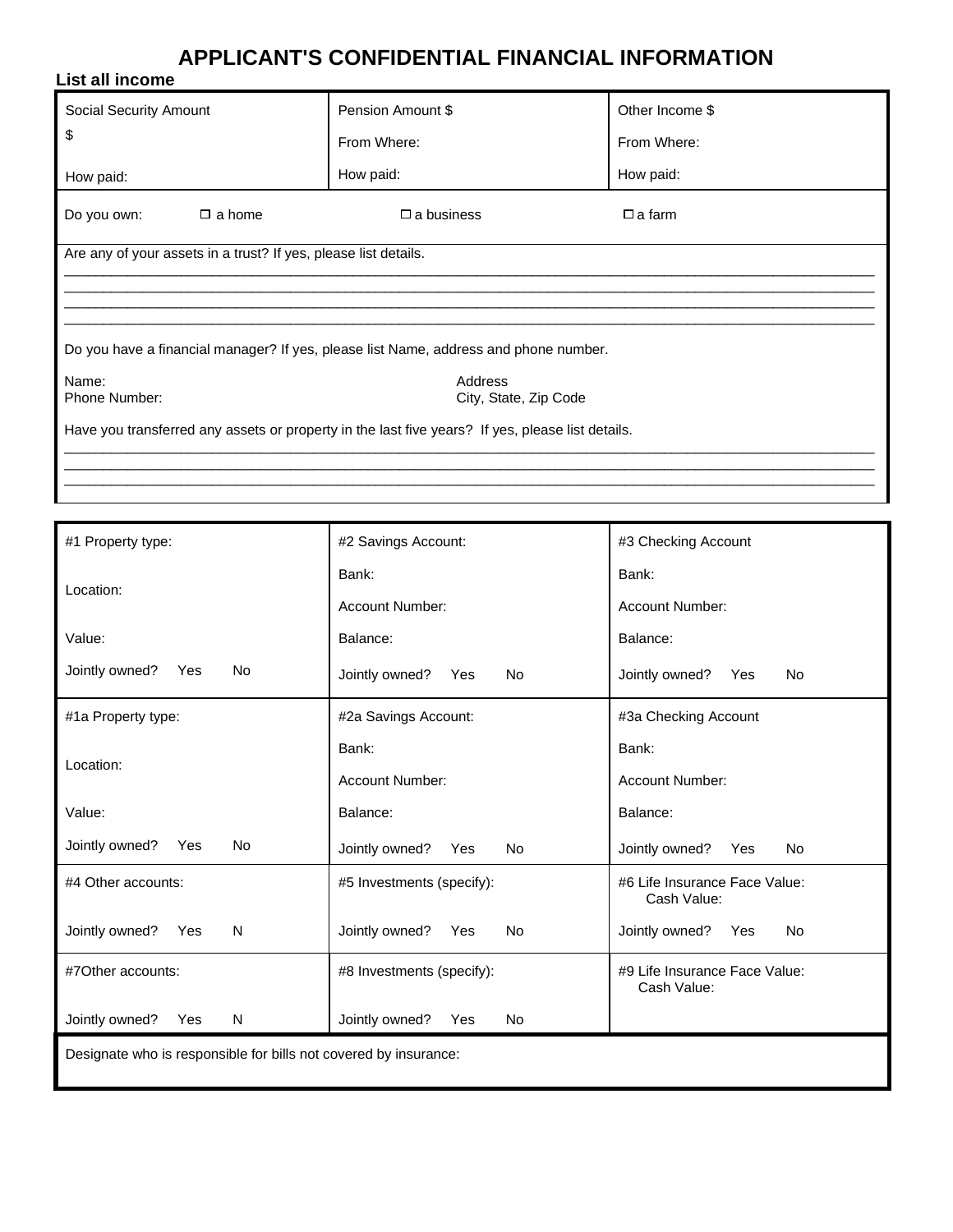| Residential history of last 5 years: check all that apply<br>Lived alone<br>$\Box$<br>Home with family or caregivers<br>$\Box$<br>Prior stay at this nursing home<br>$\Box$<br>Another nursing home<br>$\Box$<br>Residential facility (group home, assisted living)<br>$\Box$<br>Psychiatric facility<br>$\Box$ |                    |                    |                                                                                                            | Lifetime occupation:<br>How many years:        |                    |                          |                           |
|-----------------------------------------------------------------------------------------------------------------------------------------------------------------------------------------------------------------------------------------------------------------------------------------------------------------|--------------------|--------------------|------------------------------------------------------------------------------------------------------------|------------------------------------------------|--------------------|--------------------------|---------------------------|
| Highest level of education:                                                                                                                                                                                                                                                                                     |                    |                    |                                                                                                            | Other occupations held:                        |                    |                          |                           |
| Where:                                                                                                                                                                                                                                                                                                          |                    |                    |                                                                                                            |                                                |                    |                          |                           |
| Yes<br>Did applicant serve<br>No<br>in US Armed Forces?                                                                                                                                                                                                                                                         | <b>Branch</b>      |                    | <b>Final Rank</b><br>Dates of service (mm/dd/yy)<br>$\prime$<br>$\prime$<br>to<br>$\sqrt{2}$<br>$\sqrt{2}$ |                                                |                    |                          |                           |
| VA Number:                                                                                                                                                                                                                                                                                                      | Type of Discharge: |                    |                                                                                                            |                                                | Amount:            | Receiving VA Disability? |                           |
| What is the applicant's sleeping pattern?<br>Stays up late at night?<br>Restless?                                                                                                                                                                                                                               |                    |                    |                                                                                                            |                                                |                    |                          |                           |
| Appetite/Special diet:                                                                                                                                                                                                                                                                                          |                    | Use of alcohol:    |                                                                                                            |                                                |                    |                          |                           |
| Distinct food preferences?                                                                                                                                                                                                                                                                                      |                    |                    |                                                                                                            |                                                |                    |                          |                           |
| Snacks between meals?                                                                                                                                                                                                                                                                                           |                    | Tobacco:<br>Drugs: |                                                                                                            |                                                |                    |                          |                           |
| Interests? Hobbies?                                                                                                                                                                                                                                                                                             |                    |                    | Likes to socialize?<br>Has the applicant been involved in group activities?<br>Or is a Loner?              |                                                |                    |                          |                           |
| Prefers baths or showers?<br>What:                                                                                                                                                                                                                                                                              |                    |                    |                                                                                                            | Does/ did applicant have a pet?                |                    |                          |                           |
| Finds strength in spiritual/ religious faith?                                                                                                                                                                                                                                                                   |                    |                    |                                                                                                            |                                                | Name:              |                          |                           |
| Attended church services regularly?                                                                                                                                                                                                                                                                             |                    |                    |                                                                                                            | Where is the pet now?                          |                    |                          |                           |
| Did the applicant have daily contact with relatives/ close friends?                                                                                                                                                                                                                                             |                    |                    |                                                                                                            |                                                |                    |                          |                           |
| Will he/she have regular visitors at Sullivan County Home?                                                                                                                                                                                                                                                      |                    |                    |                                                                                                            |                                                |                    |                          |                           |
| Daily Care (please check off one to the best of your knowledge)                                                                                                                                                                                                                                                 |                    |                    |                                                                                                            | Independent                                    | <b>With Assist</b> |                          | Unable                    |
| Transfers bed to chair                                                                                                                                                                                                                                                                                          |                    |                    |                                                                                                            |                                                |                    |                          |                           |
| Walks                                                                                                                                                                                                                                                                                                           |                    |                    |                                                                                                            |                                                |                    |                          |                           |
| Toileting                                                                                                                                                                                                                                                                                                       |                    |                    |                                                                                                            |                                                |                    |                          |                           |
| Dressing                                                                                                                                                                                                                                                                                                        |                    |                    |                                                                                                            |                                                |                    |                          |                           |
| Grooming/Hygiene                                                                                                                                                                                                                                                                                                |                    |                    |                                                                                                            |                                                |                    |                          |                           |
| Does applicant have any history of<br>Is applicant combative,<br>mental illness or mental retardation?<br>agitated, anxious?                                                                                                                                                                                    |                    |                    |                                                                                                            | Is applicant oriented,<br>confused, forgetful? |                    | wander?                  | Does applicant physically |